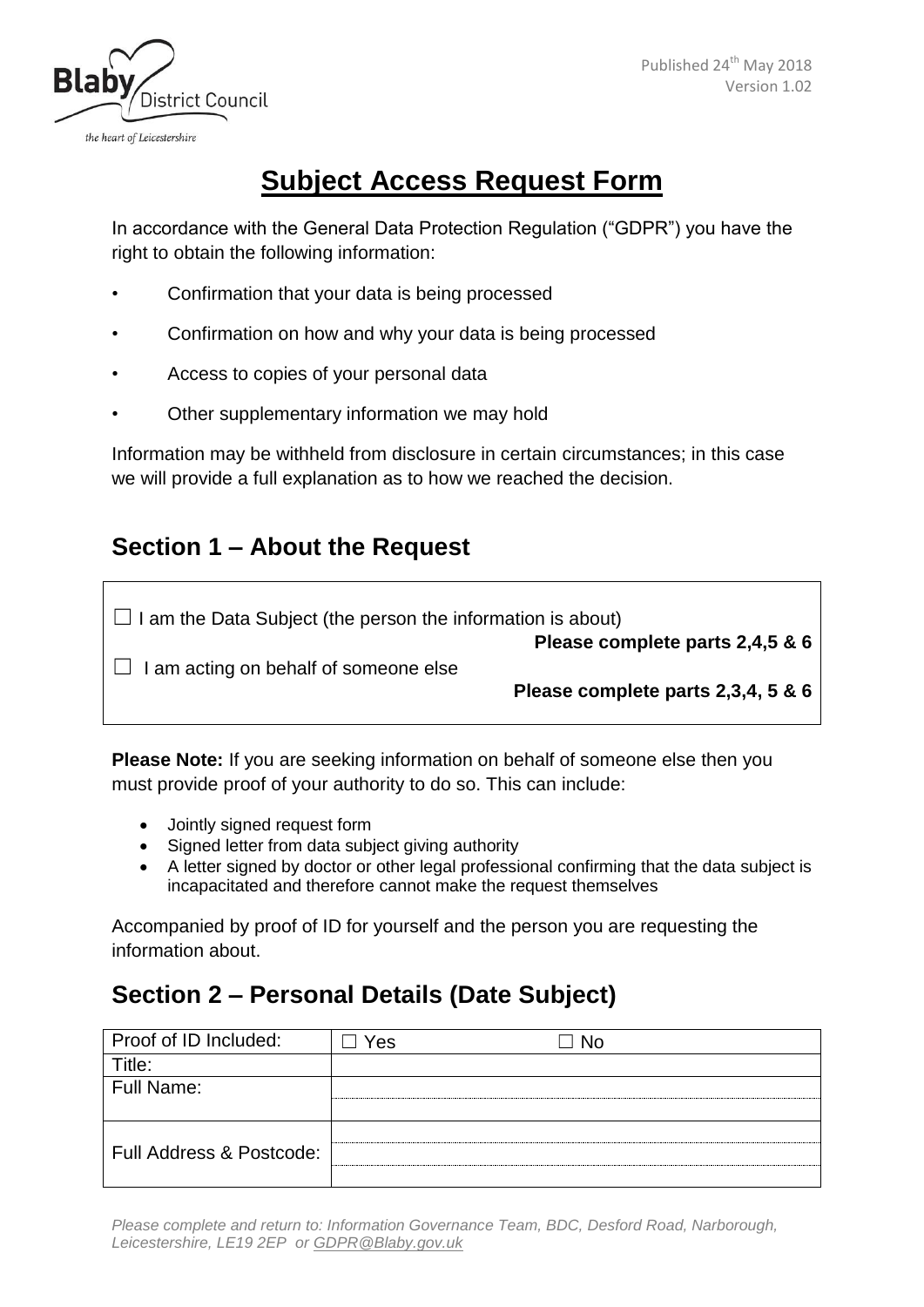

the heart of Leicestershire

| Date of Birth           |  |
|-------------------------|--|
| <b>Email Address</b>    |  |
|                         |  |
| <b>Telephone Number</b> |  |
| Mobile Number:          |  |

If you would have been known by a different name, or at a different address during the period the information you require relates, please state the name(s) and address(s) below (continue on a new page if necessary).

| Previous Name(s):     |  |
|-----------------------|--|
|                       |  |
| Previous Address(es): |  |
|                       |  |
|                       |  |
|                       |  |
|                       |  |

#### **Section 3 – Personal Details of the Requester**

If you are requesting information on someone else's behalf, please provide your details below.

| Proof of ID Included      | Yes        | No        |
|---------------------------|------------|-----------|
| Proof of Consent Included | $\Box$ Yes | $\Box$ No |
| Title:                    |            |           |
| Full Name:                |            |           |
|                           |            |           |
| Full Address & Postcode:  |            |           |
|                           |            |           |
|                           |            |           |
|                           |            |           |
|                           |            |           |

*Please complete and return to: Information Governance Team, BDC, Desford Road, Narborough, Leicestershire, LE19 2EP or [GDPR@Blaby.gov.uk](mailto:GDPR@Blaby.gov.uk)*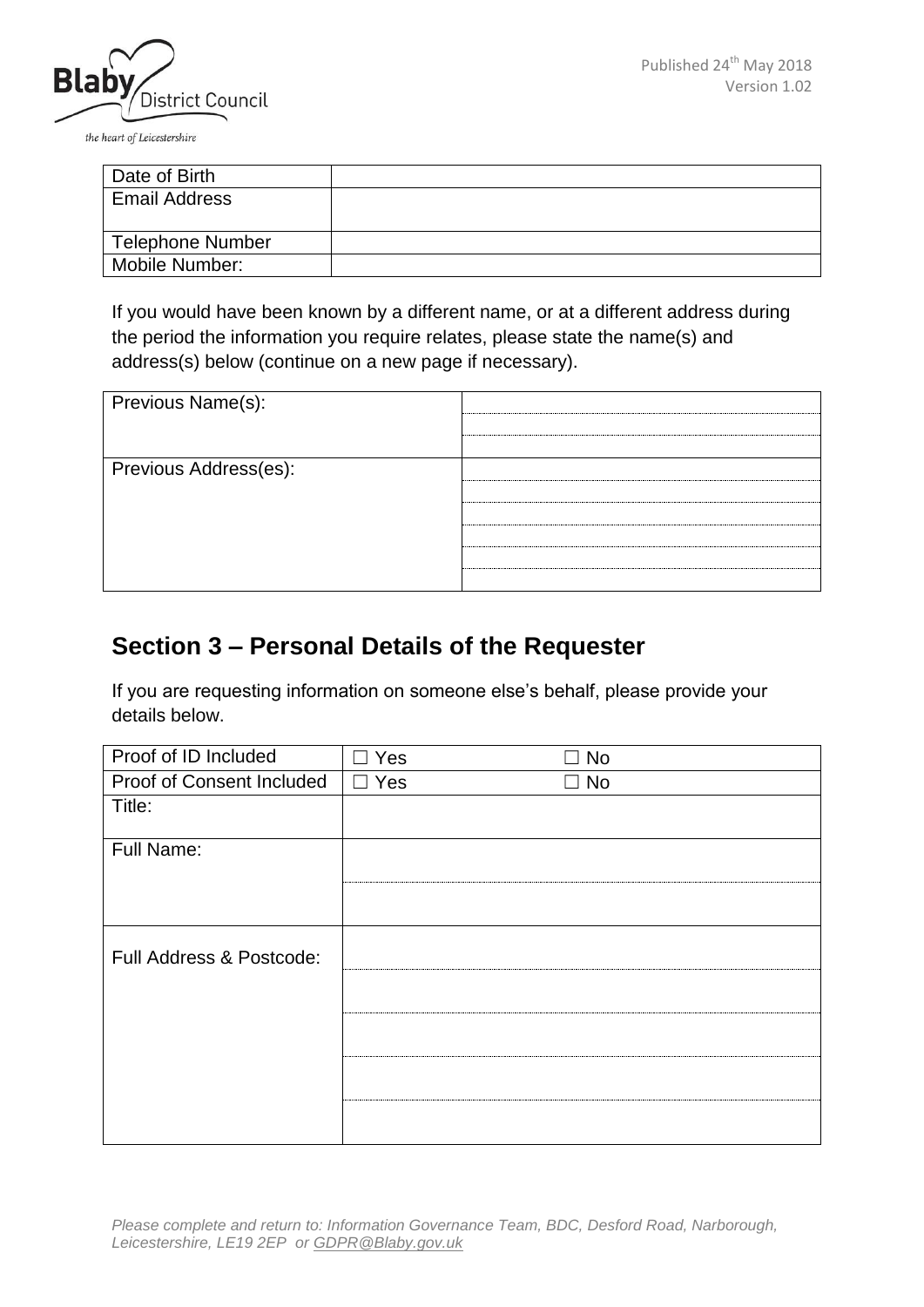

the heart of Leicestershire

| Relationship to the Data<br>Subject:                        |                                                             |
|-------------------------------------------------------------|-------------------------------------------------------------|
|                                                             |                                                             |
|                                                             |                                                             |
| <b>Phone Number:</b>                                        |                                                             |
| Email Address:                                              |                                                             |
| Please specify whether we<br>should send the                | Myself, using the contact details above<br>$\perp$          |
| information to yourself or<br>directly to the data subject: | $\Box$ The Data Subject, using contact details in Section 2 |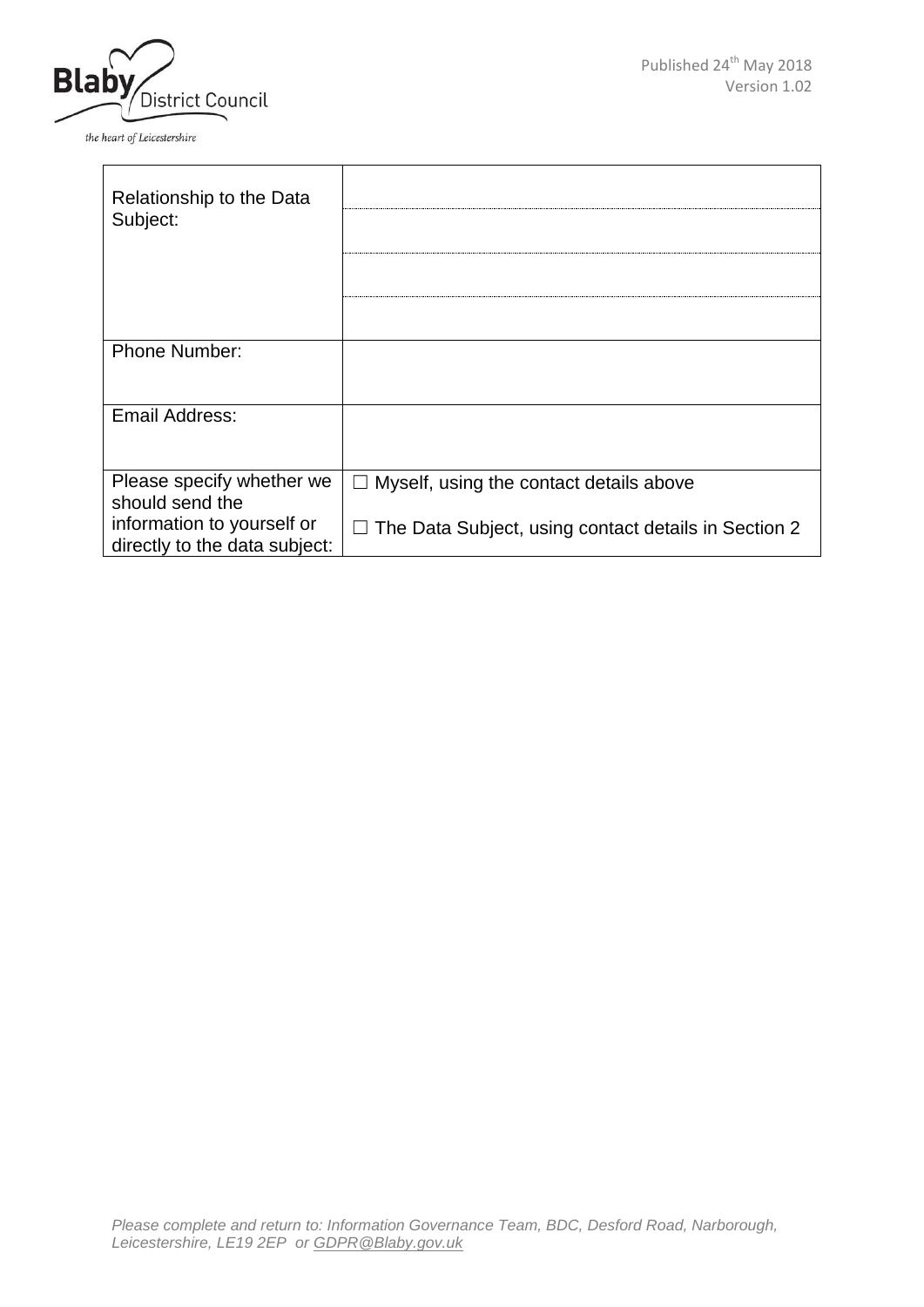



## **Section 4 - Details of the Information Requested**

To help us deal with your request as quickly and efficiently as possible please provide us with as much information as possible about the information you believe we hold. Including which services area(s) or staff members you believe might hold the information, if known. Continue on a new page if required.

| How would you prefer to  | □ By Post (Sent Recorded Delivery)                                                                                 |
|--------------------------|--------------------------------------------------------------------------------------------------------------------|
| receive the information? | By Email (Please note we do not consider email to be a<br>$\perp$                                                  |
|                          | secure method of sending data and therefore suggest you<br>choose an alternative method of receipt where possible) |
|                          | $\Box$ Collect in Person from Council Offices (By<br>Appointment and where possible)                               |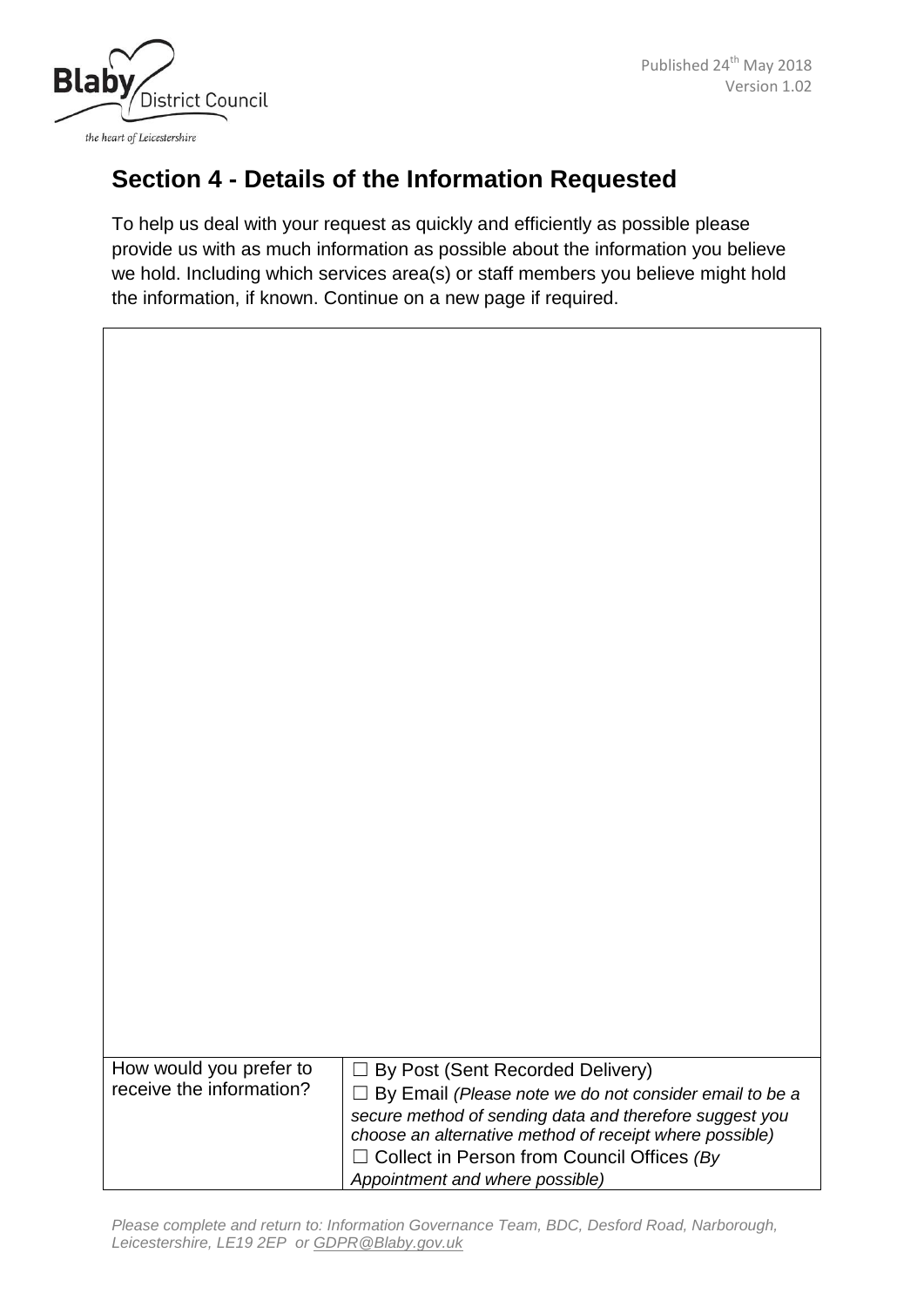

## **Section 5 – Data Subject Declaration**

Please read the statements below and tick the boxes if you understand and agree. Please note we cannot proceed with your request if you do not complete this declaration.

I confirm that I wish to request disclosure of my personal information under the General Data Protection Regulation (2018). □

I confirm that all information supplied above is correct and that I am the data subject and not someone acting on his/her behalf.  $□$ 

I can confirm I have included sufficient proof of ID. I understand that without this my request cannot be processed.  $\Box$ 

| Name:      |  |
|------------|--|
| Date:      |  |
| Signature: |  |

#### **Section 6 – Representative Declaration**

Where you are requesting information on behalf of somebody else you should read the statements below and tick the boxes if you understand and agree. Please note we cannot proceed with your request if you do not complete this declaration.

I confirm that I wish to request disclosure of the personal data of the Data Subject named in Part 1, under the General Data Protection Regulation (GDPR). □

I confirm that I have the appropriate authority to act on behalf of the Data Subject and include proof of my authority to act on their behalf.  $\Box$ 

I confirm I have included sufficient ID for both myself and the Data Subject and I understand that without this my request cannot be processed.  $\Box$ 

| Name:      |  |
|------------|--|
| Date:      |  |
| Signature: |  |